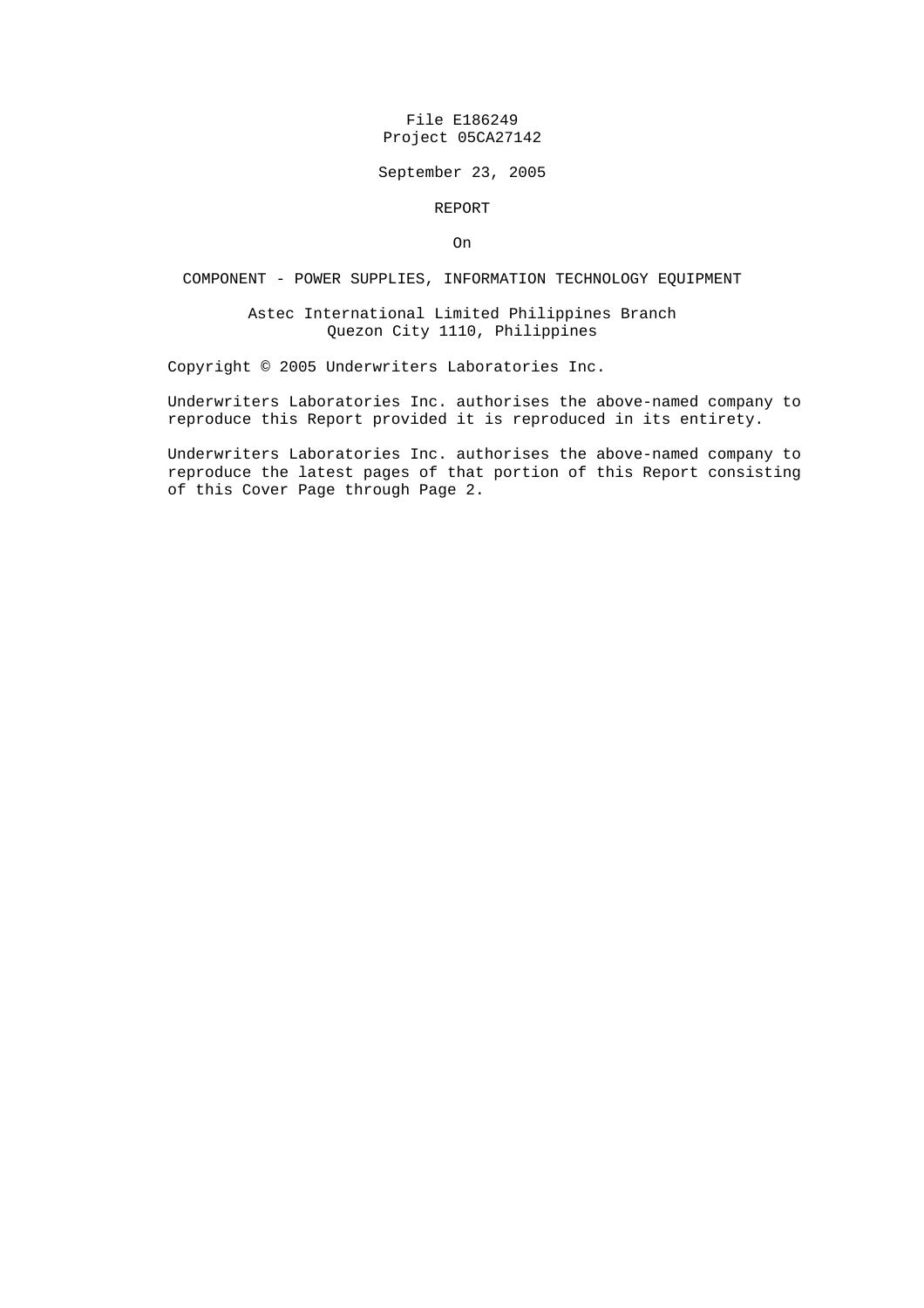| File E186249 | Vol. 1 | Sec. 216   | Page 1 | $Issued: 2005-09-23$ |
|--------------|--------|------------|--------|----------------------|
|              |        | and Report |        | Revised: 2015-04-02  |

DESCRIPTION

PRODUCT COVERED:

USR, CNR Component - Switching Power Supply, Model DS850-3 for use in Information Technology Equipment.

ELECTRICAL RATINGS:

| MODEL   | INPUT                                            | OUTPUT                                           |
|---------|--------------------------------------------------|--------------------------------------------------|
| DS850-3 | $100 - 240$ V AC<br>$12 \text{ A}$<br>50 / 60 Hz | $+3.3$ V aux<br>6 A max<br>+ 12 V dc<br>70 A max |

Maximum Combined Output Power is 850 W.

TECHNICAL CONSIDERATIONS (NOT FOR FIELD REPRESENTATIVE USE):

General – The unit is for use in product where the acceptability of the combination is determined by Underwriters Laboratories Inc.

Both USR and CNR indicate investigation to the Standard for Safety of Information Technology Equipment, **UL 60950-1, 2nd Edition, 2014-10-14; CAN/CSA C22.2 No. 60950-1-07, 2nd Edition, 2014-10**.

Conditions of Acceptability – When installed in the end-use equipment, the following are the considerations to be made:

- 1. This component has been judged on the basis of the required creepages and clearances in the Second Edition of the Standard for Safety of Information Technology Equipment, UL 60950-1, Second **Edition, 2014-10-14** and CAN/CSA C22.2 No. **60950-1-07, 2nd Edition, 2014-10,** Sub-clause 2.10 and Annex G (altitude requirement), which covers the end-use product for which the component was designed. The functional insulation has been evaluated by conducting Component Failure Test per Sub-clause 5.3.4(c) of UL 60950-1, Second **Edition, 2014-10-14** and CAN/CSA C22.2 No. **60950-1-07, 2nd Edition, 2014-10.**
- 2. This power supply has only been evaluated for use in a pollution degree 2 environment.
- 3. This power supply was evaluated with the assumption that the power source is a TN power system as defined by **UL 60950-1, 2nd Edition, 2014- 10-14; CAN/CSA C22.2 No. 60950-1-07, 2nd Edition, 2014-10**
- \*
- 4. A suitable fire enclosure shall be provided by end use equipment.
- 5. This power supply has been evaluated for use in Class I equipment as defined in UL 60950-1, Second **Edition, 2014-10-14** and CAN/CSA C22.2 No. **60950-1-07, 2nd Edition, 2014-10** and shall be properly earthed or bonded to earth in the end-use. An additional evaluation shall be made if the power supply is intended for use in other than Class I equipment.